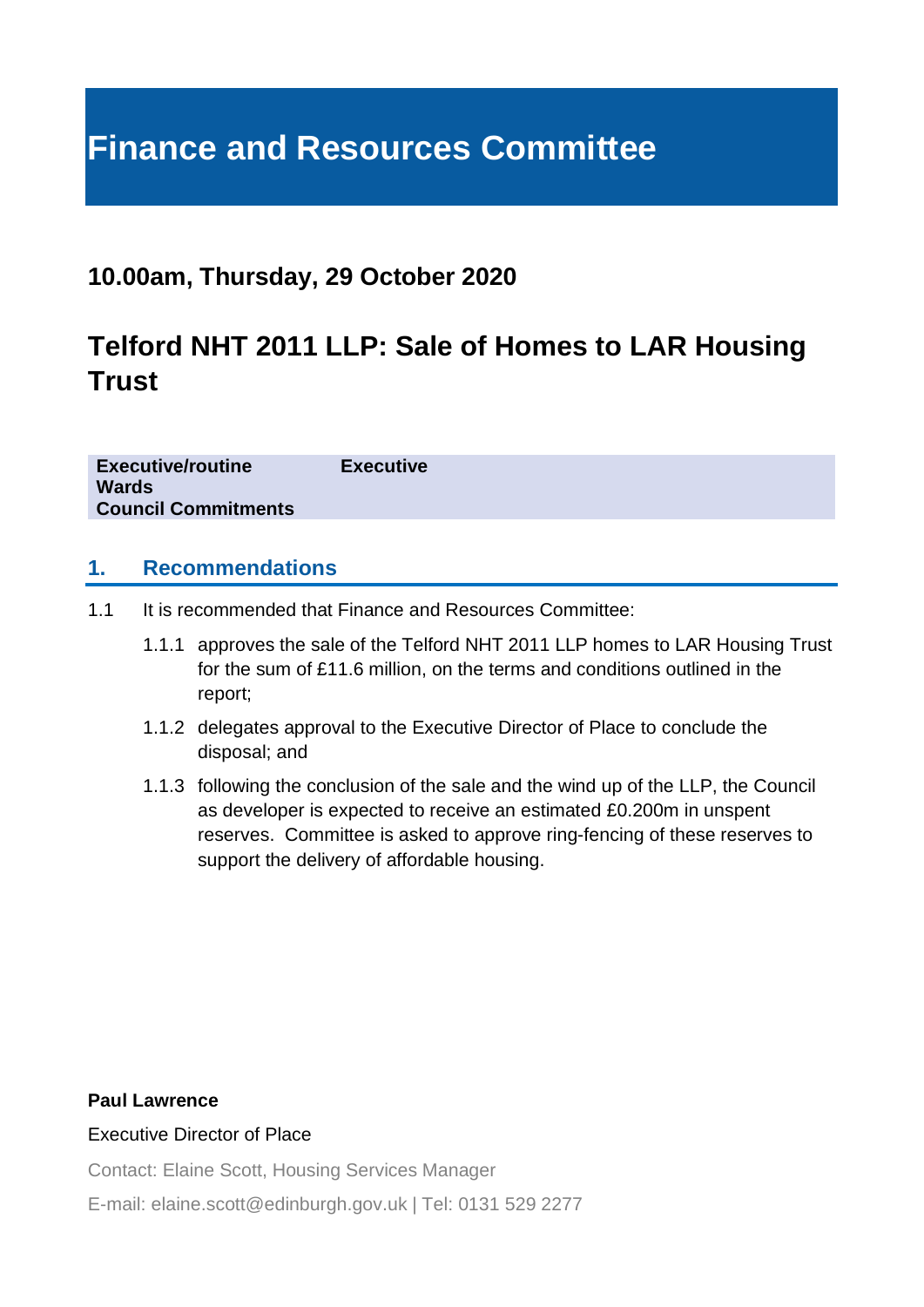**Report**

# **Telford NHT 2011 LLP: Sale of Homes to LAR Housing Trust**

#### **2. Executive Summary**

- 2.1 The purpose of this report is to seek approval for the Council to sell 89 homes held in the Telford NHT 2011 Limited Liability Partnership (LLP) to LAR Housing Trust, to be retained as affordable rented housing whilst ensuring that those tenants who are willing and able to purchase a home within the development are provided with an opportunity to do so.
- 2.2 In October 2011, the Council entered into an LLP with Miller Homes Limited (Miller) and Scottish Futures Trust (SFT), to own and manage 89 homes for mid-market rent at Telford North. The homes were developed by Miller Homes under the National Housing Trust (NHT) initiative which has a provision for developers to exit the LLP between years five and ten. In 2018, (after five years) Miller indicated their intention to exit the LLP within a short time period. In January 2019, the Council acquired the developer's share in the LLP enabling homes to be retained as rented housing within the LLP, whilst a long-term solution could be explored that would secure positive outcomes for all tenants regardless of whether they were able to exercise their option to purchase their home.
- 2.3 Miller accepted an offer from the Council of £2.850m for their share of the LLP and £0.598 million was required for Land and Buildings Transaction Tax (LBTT), bringing the total cost of acquiring the developer's stake from Miller to £3.448m. This was funded from the Council Tax Discount Fund (CTDF).
- 2.4 The sale to LAR for £11.6m would result in a Council loan to the LLP of £10.298m being repaid along with £1.302m being returned to the CTDF, which can be used to fund affordable housing going forward. £2.146m of CTDF funding will continue to support the units at the Telford North site to enable homes which are not sold to continue to be rented at mid-market rent levels.
- 2.5 The sale of homes to LAR Housing Trust will deliver positive outcomes to tenants. Those tenants wishing to purchase will be given enhanced timescales to maximise their ability to purchase. Those tenants who are unable to purchase will be able to remain in their homes, with rent increases capped at CPI.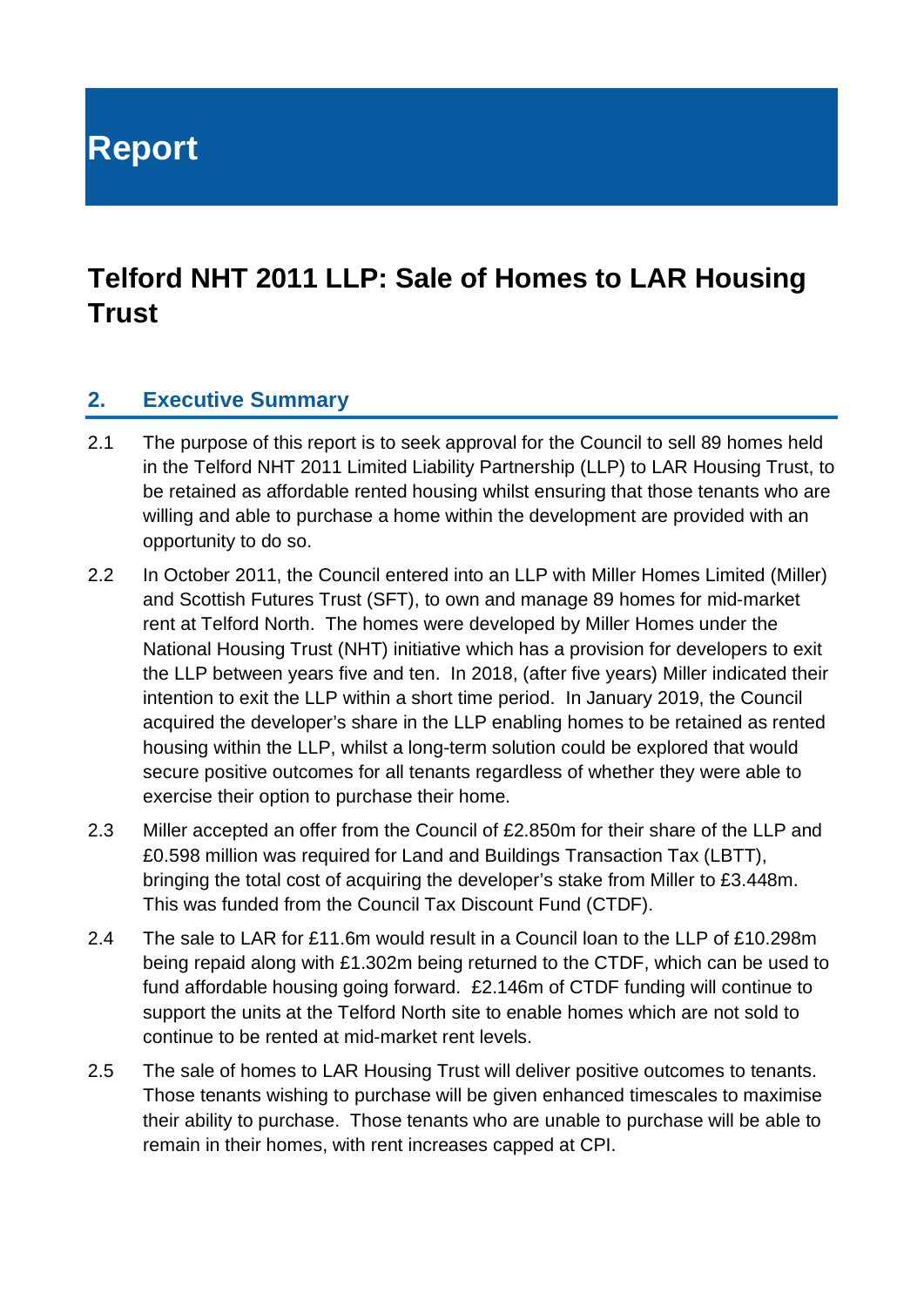#### **3. Background**

- 3.1 In 2010, the Scottish Government (SG) and the SFT launched the NHT initiative to deliver homes for mid-market rent in areas of high demand, while at the same time stimulating house building activity following the market crash of 2008. The Council agreed to participate in the initiative in August 2010 and has provided on-lending to support the delivery of over 800 affordable homes across the city.
- 3.2 Under the NHT model, the Council procures a developer to build the homes and enters into a LLP with the developer and SFT. The LLP purchases the completed homes, using a loan from the Council which is guaranteed by the SG and must be repaid within ten years. The homes are let as mid-market rent for a minimum of five years, with the developer given the option to exit the vehicle between years five and ten.
- 3.3 In the NHT delivery model, the developer supplies the land and builds the properties to a specified standard and timescale. The Council, developer and SFT all sit on the LLP board which oversees the development programme. The LLP purchases the completed homes, using a loan from the Council which is guaranteed by the SG. The homes are let as mid-market rent tenancies for between five and ten years, at which point the developer can trigger an exit from the LLP by selling the homes. Tenants are given first option to purchase their home. The Council's loan must be repaid in full, with interest, by year ten.
- 3.4 In October 2011, the Council entered into an LLP with Miller and SFT, to own and manage 89 homes for mid-market rent (MMR) at Telford North. In January 2018, Miller notified the Council of their intention to exit the LLP within an 18-month period which, under the terms of the NHT contract, triggers a housing disposal process. Sitting tenants have an option to purchase homes prior to the homes being sold at full market value to a local authority nominee or on the open market. Whilst Miller's decision to exit the LLP was not unexpected, it was recognised that the short timescales proposed would make it difficult for tenants to exercise the option to purchase their home, should they wish to do so, or find other suitable housing if they chose not to.
- 3.5 [On 11 October 2018,](https://democracy.edinburgh.gov.uk/CeListDocuments.aspx?CommitteeId=140&MeetingId=2309&DF=11%2f10%2f2018&Ver=2) Finance and Resources Committee gave approval for the Council to purchase Miller's share of the LLP, enabling the 89 homes to remain within the LLP with the Council and SFT as members up until year ten. The purchase concluded in January 2019, and homes have continued in mid rent.
- 3.6 [On 25 October 2018,](https://democracy.edinburgh.gov.uk/CeListDocuments.aspx?CommitteeId=150&MeetingId=1019&DF=25%2f10%2f2018&Ver=2) the City of Edinburgh Council ratified the use of reserves held in the CTDF to enable the Council to purchase Miller's share of the LLP for £2.850m. £0.598m was required from the CTDF for LBTT, which was also approved by Committee on this date.
- 3.7 LAR Housing Trust was set up in 2015 with plans to build around 1,000 homes for mid-market across Scotland. LAR is a Scottish Charitable Incorporated Organisation (SCIO). Their initial funding came from a 25-year loan of £55m from Scottish Government. In addition, in July 2017, LAR secured £65m of private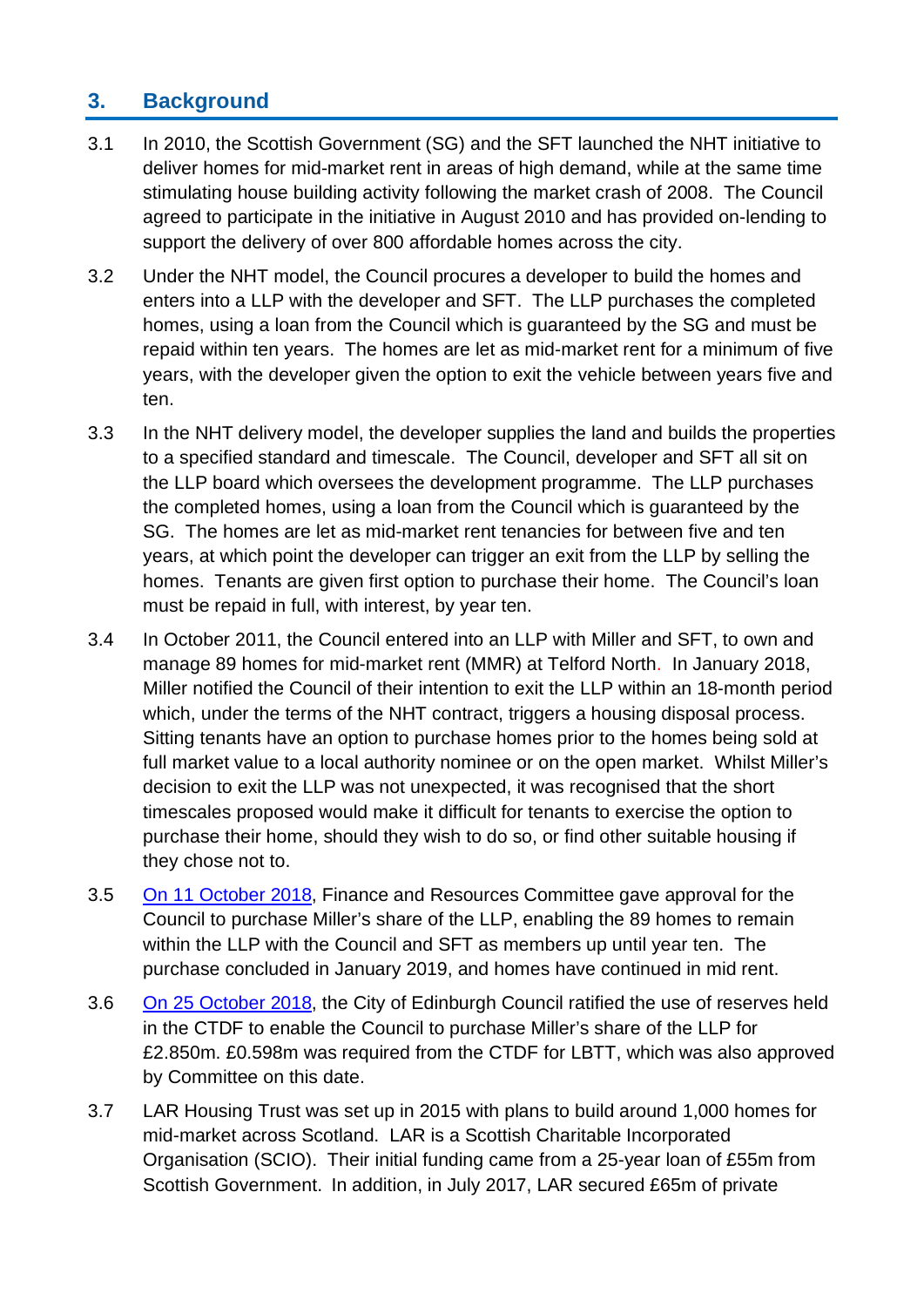funding in a deal arranged by Bank of Scotland Commercial Real Estate through its partnership with Scottish Widows. This private finance has helped LAR to boost its portfolio of mid-market properties across Scotland. They currently have 499 tenanted units, with a further 300 at construction or planning stage, spread across ten sites in Scotland. Two of the completed developments are in Edinburgh, at Westwood House and Elfin Square.

#### **4. Main report**

- 4.1 Miller Homes Limited were the original developer for the Telford NHT 2011 LLP. A total of 89 homes were delivered at Telford North, with the final completions in July 2013. The Council's loan to the LLP was £10.298m and this is required to be repaid by year ten (2023/24).
- 4.2 In January 2019, transfer of Miller Homes' share of the LLP to the Council took place in order to give tenants a meaningful option to purchase over a longer period of time and to secure positive outcomes for those tenants in the development who would be unable to purchase their home. Following the acquisition of the Telford homes, an officer working group was established to consider exit options and bring forward a recommendation that would enable those homes that will not be sold to sitting tenants to be retained as long term, affordable rented housing. Appendix 1 sets out the options analysis, including the preferred option of selling the homes to LAR Housing Trust as a bulk sale.
- 4.3 In 2018 the Council established the Edinburgh Living LLPs to own and manage housing for mid-market and market rent. Edinburgh Living currently owns and manages 182 homes and continues to grow as the Council takes handover of mid rent homes from contractors. Edinburgh Living expects to acquire 550 homes over the next few years through the Council's housebuilding programme. The option to sell to both sitting tenants and on the open market, with any remaining homes transferring to Edinburgh Living's market rent vehicle or MMR vehicle was considered. Despite potential benefits in delivering a pipeline for the market rent vehicle, it was concluded that it was not financially viable, largely due to the cost of the borrowing which would be required.
- 4.4 Edinburgh Living does not get grant for market rent homes and so borrowing needs to be covered by rental income alone. Rents are set on a site by site basis, taking into account local market area and project viability. The cost of purchasing homes and ongoing management and maintenance costs could not be recovered from rental income at Telford North.
- 4.5 It was also concluded that the option to transfer units to Edinburgh Living's MMR vehicle could have a detrimental impact on the health and standing of the MMR vehicle. The Edinburgh Living model assumes that a lifecycle fund will build up over time. The NHT model does not do this and due to the age of the properties, Edinburgh Living would not be able to cover the lifecycle costs that will be necessary at Telford over the next few years without having a detrimental impact on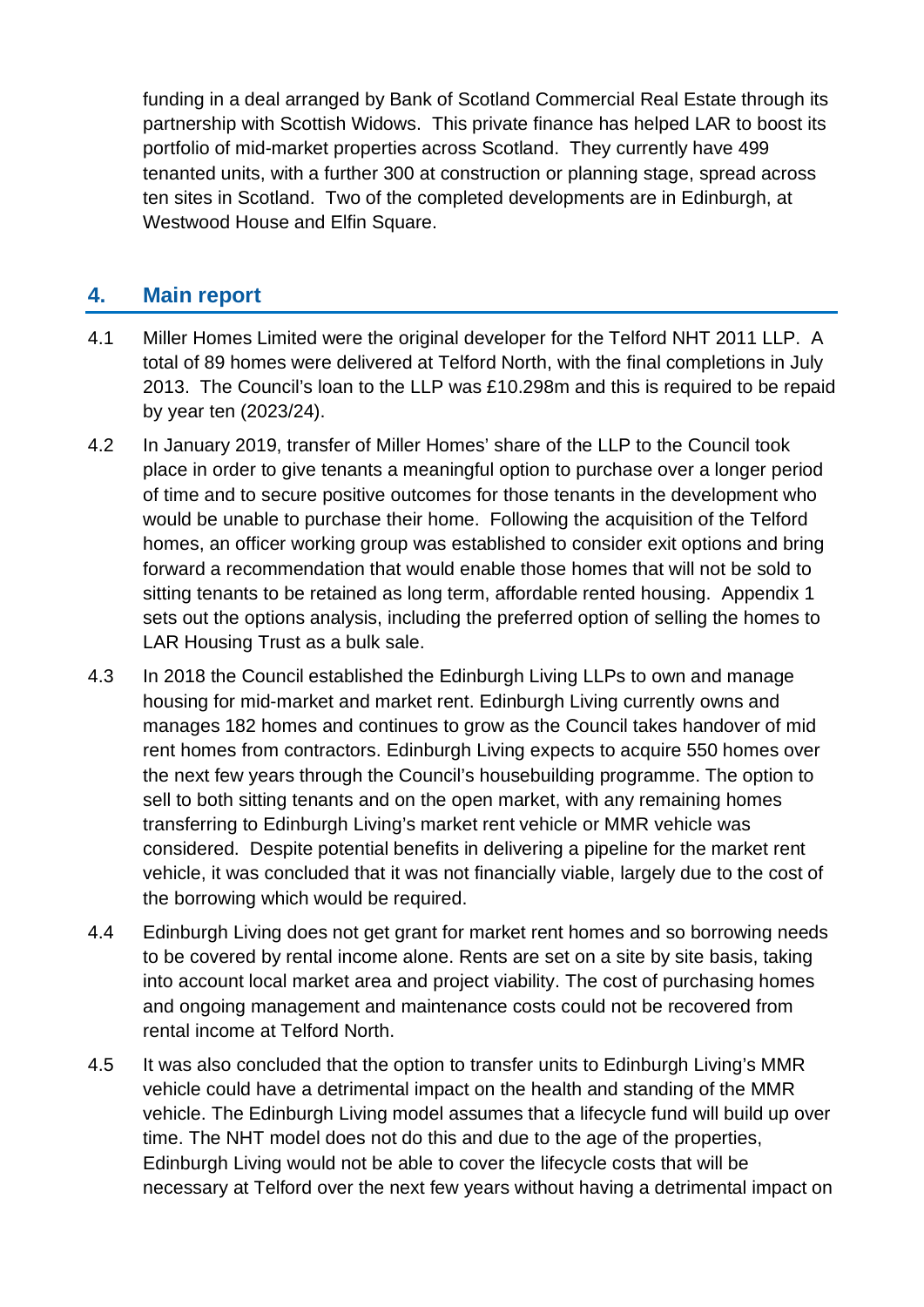the ability of the LLP to pay for lifecycle commitments associated with the existing stock.

- 4.6 In June 2020 discussions began with LAR Housing Trust on the potential purchase of the homes at Telford North. In relation to NHT homes, LAR have undertaken a similar arrangement with Aberdeen City Council, taking ownership of homes within three NHT developments there.
- 4.7 Due to the unique way LAR is funded (combination of SG loan and private finance) and the strength of their portfolio, they are able to purchase the homes, give tenants the option to purchase or remain in their home at MMR levels. Annual rent increases would be capped at CPI, below the original NHT rent structure of CPI +1%.
- 4.8 A price of £11.6m has been offered by LAR for the properties. This would enable the Council loan of £10.298m to the LLP to be repaid along with £1.302m of CTDF being returned which will be used to support development of more affordable homes.
- 4.9 Importantly, the sale to LAR will replicate the original NHT agreement in terms of tenants having an opportunity to purchase a home, with LAR offering a potential enhancement to the terms as they are keen to work with tenants to understand what timescales will suit them best in terms of buying a home and maximising their ability to purchase. LAR recognises that the COVID-19 pandemic could have a detrimental impact on the number of tenants who will be able to buy a home. Tenants who cannot buy a home will continue to rent, with rent increases capped at CPI.
- 4.10 Securing this positive outcome for tenants is not only beneficial for the tenants themselves but will prevent tenants having to seek alternative accommodation, potentially through the homelessness route, which could have cost implications for the Council. MMR homes are generally for low to middle income households (with maximum income criteria applied to applicants) who may have limited alternative housing options if purchasing a home is not viable.
- 4.11 Lowther Homes are the current Management and Maintenance agents for the homes at Telford North. They have been informed of the proposed transfer and are aware that the current arrangement for managing these homes will come to an end when the properties are transferred to LAR, who have their own management and maintenance company.

### **5. Next Steps**

5.1 Following approval of the terms by Finance and Resources Committee, solicitors will be instructed to complete the legal documentation for the disposal of the properties to LAR Housing Trust. The opportunity for tenants to purchase a home within the development will be covered in the condition of sale.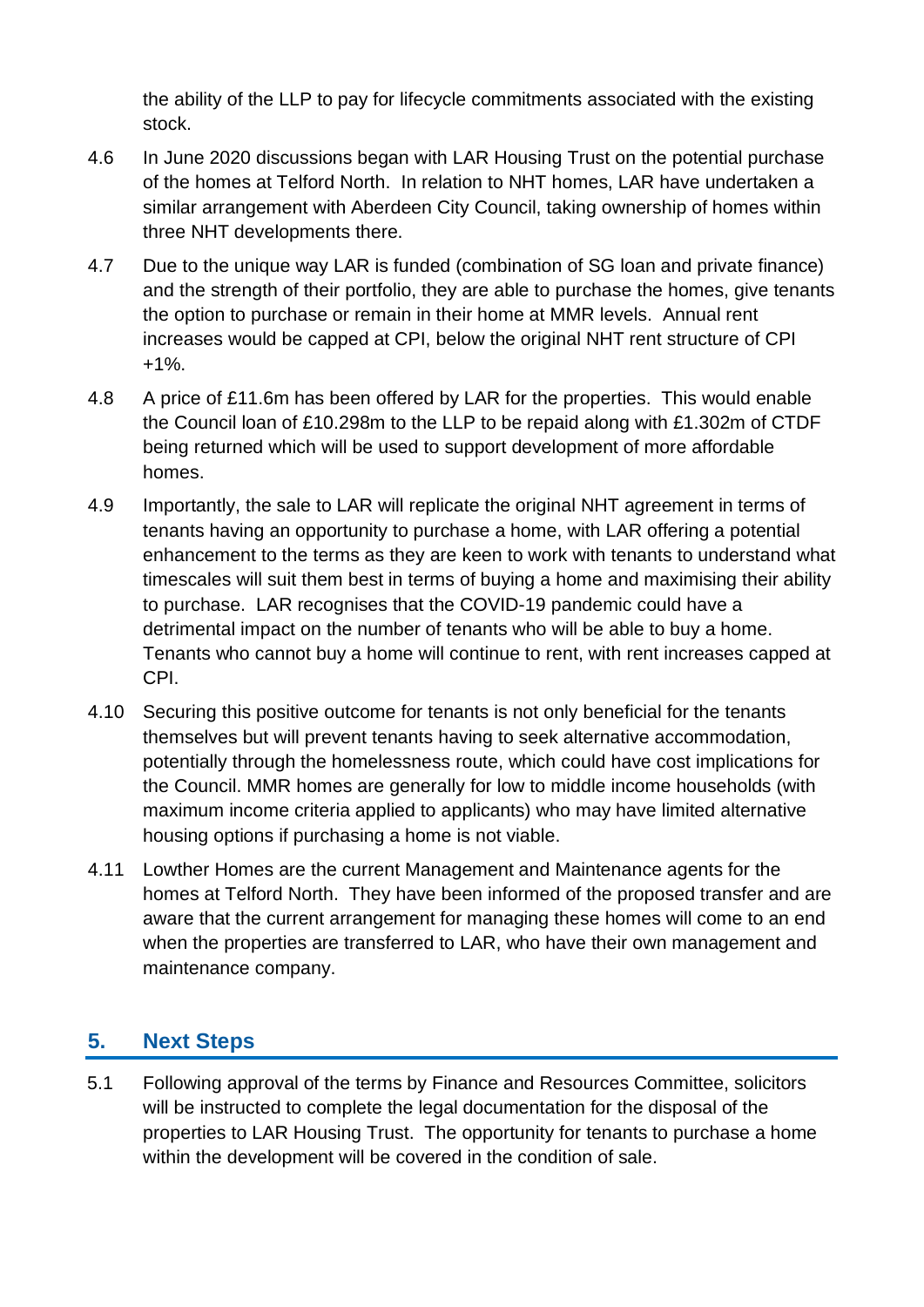5.2 Tenants will be informed of the transfer of ownership when the legal documentation has been agreed.

#### **6. Financial impact**

- 6.1 On 25 October 2018, The City of Edinburgh Council approved the use of reserves held in the CTDF to purchase Miller's share of the LLP, by the Council for £3.448m (including £0.598m for LBTT), enabling homes to be retained as rented housing within the LLP, whilst a long term solution could be explored that would secure positive outcomes for all tenants regardless of whether they were able to exercise their option to purchase. The CTDF can be used by local authorities to support revenue and capital expenditure related to a range of affordable housing activity, including, but not limited to, purchasing off-the-shelf houses from private developers for affordable housing use.
- 6.2 The Council's loan to the LLP is £10.298m and this is required to be repaid by year ten (2023/24). LAR Housing Trust have offered to purchase the homes at Telford North for £11.6m. The loan will be repaid from the sale monies from LAR and £1.302m will be returned to the CTDF and can be used to fund affordable housing projects going forward. Income from the CTDF is currently ring-fenced to support the Council's new build programme as part of the Housing Revenue Account (HRA) Business Plan. The remaining £2.146m which came from CTDF to pay for Miller's share of the development (including cost of LBTT) will continue to support the unsold units at the Telford North development. It is anticipated that the number of homes sold to sitting tenants will be low, based on the experience of NHT developments elsewhere.
- 6.3 The LLP will have an estimated £0.200m in reserves following transfer to LAR. The reserves can be retained by the Council as Developer partner in the LLP. Committee is asked to approve ring-fencing of these reserves to support the delivery of affordable housing.
- 6.4 A variety of options were considered and worked through in terms of financial viability, positive outcomes for tenants and the ability to secure the maximum number of homes as affordable, these are summarized in Appendix 1. The Council is unlikely to achieve a higher value unless an open market disposal approach is taken, however, it would mean that the homes would not be retained as affordable housing. It would also bring the same challenges in respect of displacement of existing tenants that the Council sought to minimise in acquiring Miller's share in the LLP.
- 6.5 A significant factor for LAR in considering this development is the wish to continue to provide affordable accommodation for the existing tenants. The value offered by LAR recognises that it is a bulk purchase of properties, which are tenanted rather than vacant. LAR will also be responsible for costs involved in sales transactions and are taking full risk in terms of sales in an uncertain housing market.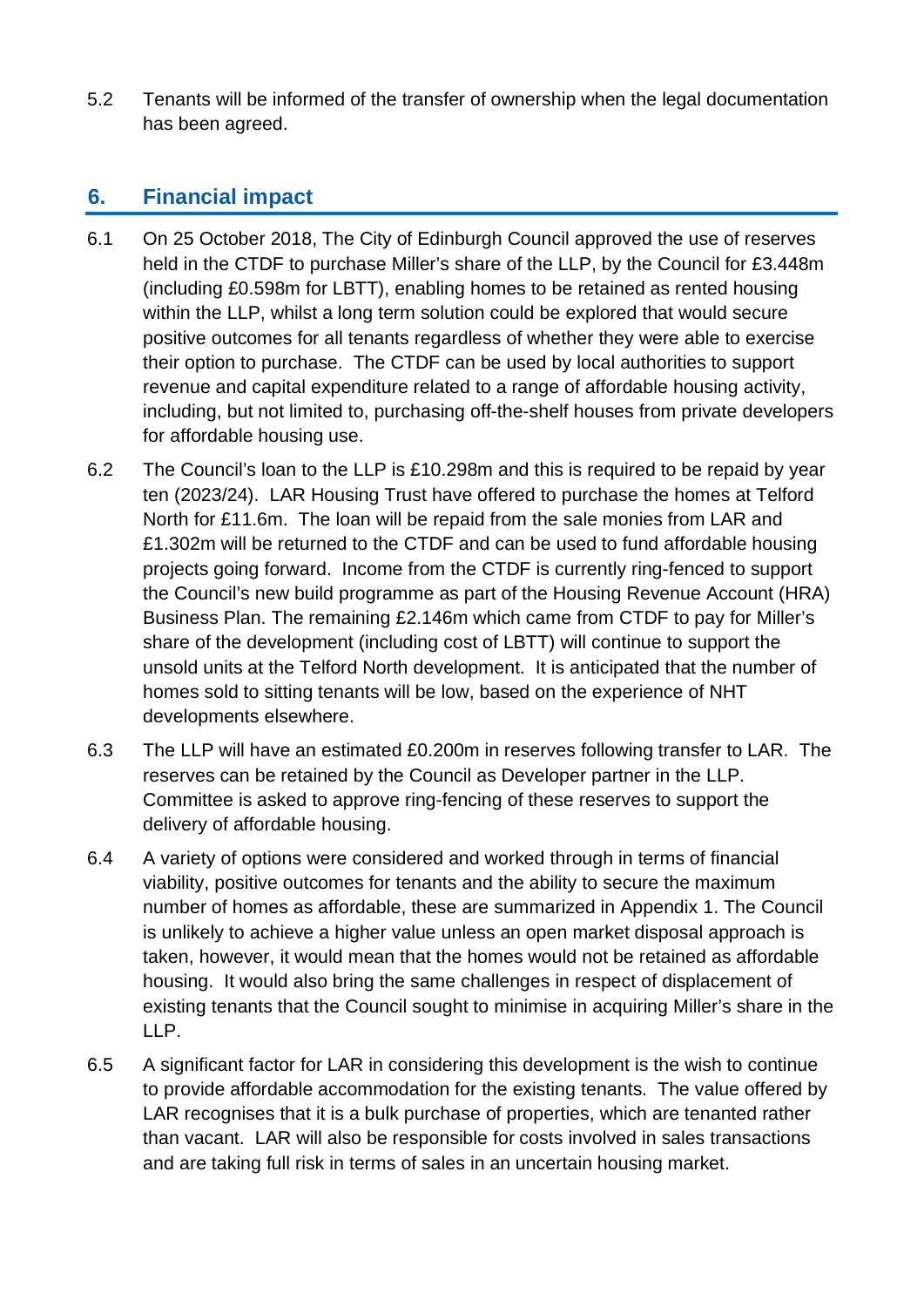6.6 Offering tenants the option to purchase could bring management challenges and additional costs where sales result in 'pepper-potted' stairs with a mix of tenants and owners. LAR do not have any other developments where stairs are mixed in this way but are willing to be flexible in relation to the Telford homes. LAR are willing to take these risks while maintaining the option for tenants to purchase and capping annual rent increases at a maximum of CPI. They assert that the price offered is roughly equivalent to the cost to LAR of buying and developing a similar flatted block, within Edinburgh, on the open market, without the same rent and tenant purchase agreements.

### **7. Stakeholder/Community Impact**

- 7.1 There are no negative equality or human rights impacts arising from this report. The sale to LAR will help to retain the homes for affordable and low-cost rent with the option of tenant purchase helping to ensure a range of housing options are available in the city.
- 7.2 Tenants will receive communication about their change of landlord, which will include contact details and a reassurance that their tenancy rights remain unchanged. They will also be given information on future opportunities to purchase a home.
- 7.3 NHT homes were built on brownfield sites and meet the needs of people on low to moderate incomes.

#### **8. Background reading/external references**

- 8.1 [Minute of 11 October 2018 Finance and Resources Report \(B agenda](https://democracy.edinburgh.gov.uk/Data/Finance%20and%20Resources%20Committee/20181011/Agenda/minute_of_11_october_2018.pdf) report).
- 8.2 [Minute of City of Edinburgh Council report 25 October 2018 \(B agenda](https://democracy.edinburgh.gov.uk/Data/City%20of%20Edinburgh%20Council/20181122/Agenda/item_41_-_minute_of_25_october_2018.pdf) report).

#### **9. Appendices**

9.1 Appendix 1 – Options Analysis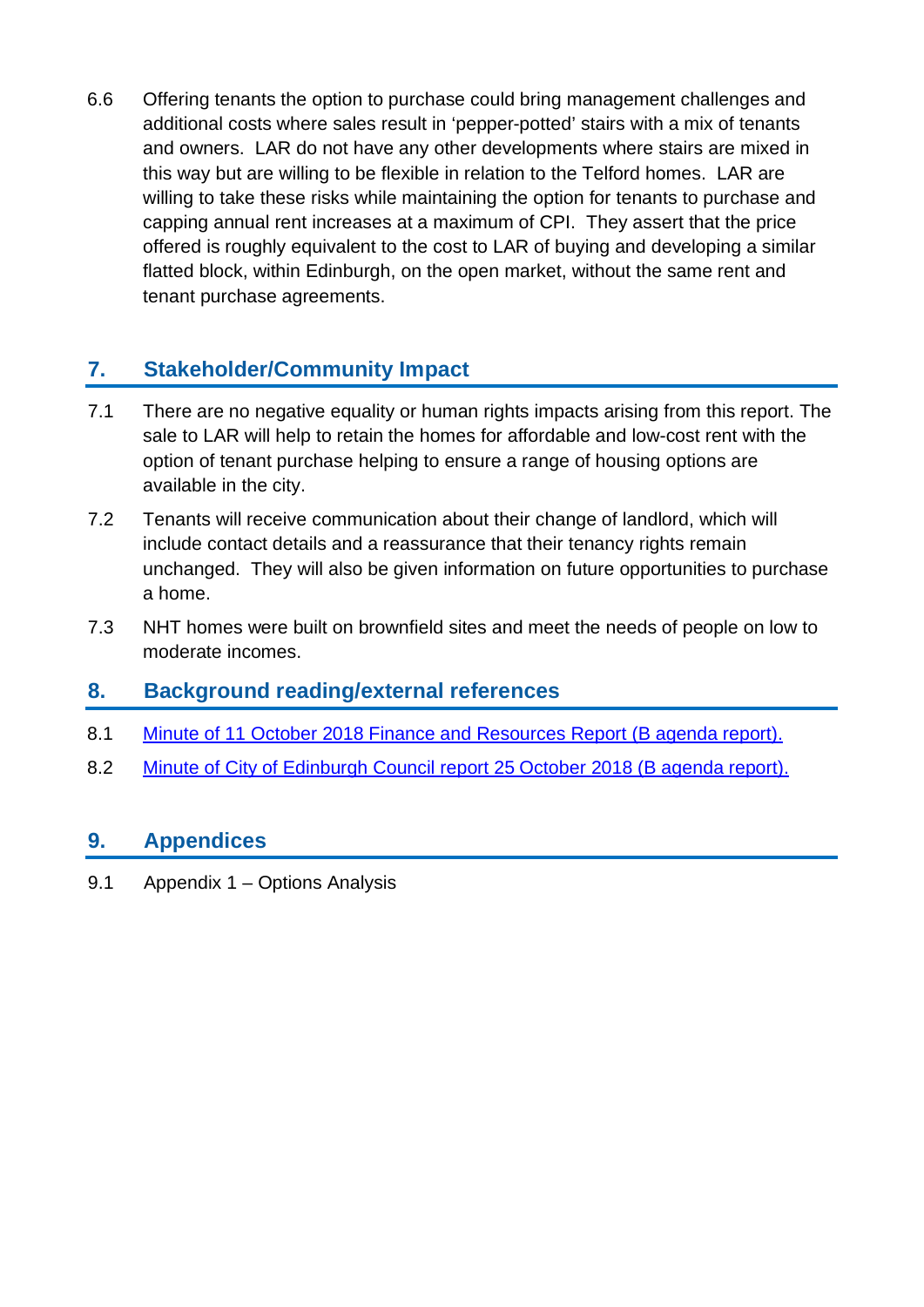# **Appendix 1 – Options Analysis**

| <b>Option</b>                                                                                                                            | <b>Analysis</b>                                                                                                                                                                                                                                                                                                                                                                                                                                                                                                                                                                                                                                                                                                                                                                                                                                                                                                                                                                            | <b>Conclusion</b>                                                                                                                                                                                 |
|------------------------------------------------------------------------------------------------------------------------------------------|--------------------------------------------------------------------------------------------------------------------------------------------------------------------------------------------------------------------------------------------------------------------------------------------------------------------------------------------------------------------------------------------------------------------------------------------------------------------------------------------------------------------------------------------------------------------------------------------------------------------------------------------------------------------------------------------------------------------------------------------------------------------------------------------------------------------------------------------------------------------------------------------------------------------------------------------------------------------------------------------|---------------------------------------------------------------------------------------------------------------------------------------------------------------------------------------------------|
| Option 1 - selling<br>properties to both sitting<br>tenants and remaining<br>units transferring to<br>Edinburgh Living's MMR<br>Vehicle. | • Proposed rent levels would not be enough to cover the cost of<br>borrowing required to facilitate the purchase. In addition, the age of the<br>properties and lack of life cycle reserves make the ongoing<br>maintenance unaffordable.<br>Sales to sitting tenants would result in pepper-potting within the<br>development, bringing management challenges.<br>Current rent structure of annual increases of CPI +1%, would have to<br>$\bullet$<br>reduce to CPI increases only once in the MMR Vehicle, reducing<br>viability further.<br>Grant funding set out in Edinburgh Living heads of terms cannot be<br>used to subsidize second-hand homes. Even if grant could be secured<br>through the AHSP (£47k per home); homes still do not pass the viability<br>test (debt service cover ratio of 1.02). Using grant funding would divert<br>grant from other affordable housing projects, which is not the case for<br>other options such as the preferred option to sell to LAR. | Not financially viable on<br>basis of rent levels, age of<br>property and lack of lifecycle<br>reserves.                                                                                          |
| <b>Option 2 - Selling to</b><br>sitting tenants and<br>remaining units<br>transferring to Edinburgh<br>Living's market rent<br>Vehicle.  | Proposed rent levels (taking into account local market area and<br>project viability) would not be enough to cover the cost of borrowing<br>required to facilitate the purchase. In addition, the age of the<br>properties and lack of life cycle reserves make the ongoing<br>maintenance unaffordable.<br>Further modelling was carried out to see if there was an optimum<br>number of homes that could be purchased to achieve viability, with<br>the remaining homes sold on the open market. A maximum of 15<br>homes could be transferred; however, a combination of very specific<br>flat types (larger properties) would be required. Larger properties can<br>be more difficult to let, adding additional risk, as well as the wider<br>management challenges of being a minority owner in a very pepper-<br>potted development.                                                                                                                                                 | Not financially viable on<br>basis of rent levels, age of<br>property and lack of lifecycle<br>reserves.<br>Majority of homes would need<br>to be sold, creating a Pepper-<br>potted development. |